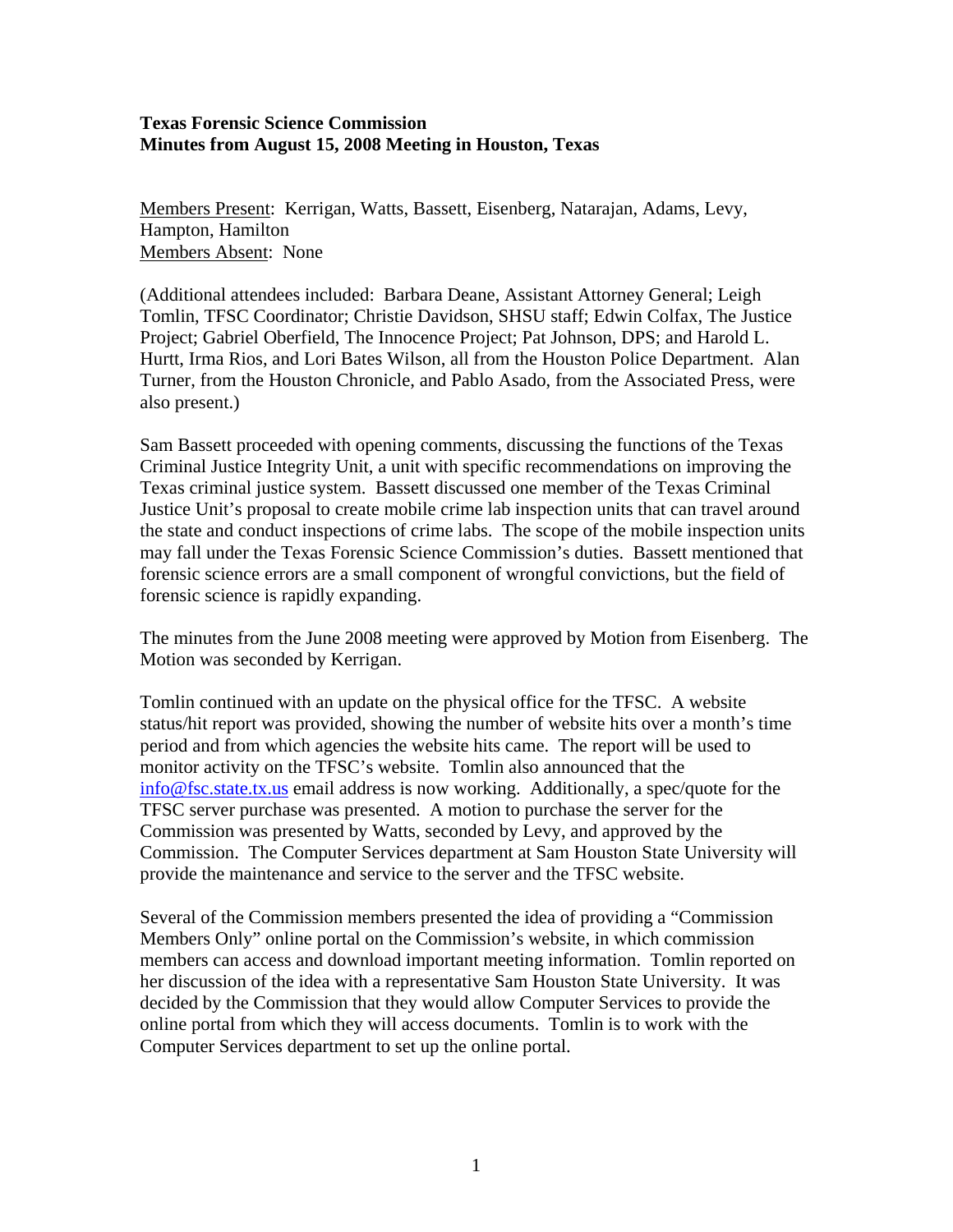Tomlin briefly reported on the Commission's letterhead, envelopes, and business cards ordered. Each commission member was provided with one copy of each.

A generic "stakeholder letter", approved by the commission members at the last meeting, was sent to all DPS accredited labs and agencies. A list of the agencies the letter was sent to was provided to each commission member. Tomlin reported on several of the responses received from stakeholders.

Tomlin reported on contacting several publications regarding a press release on the Commission's status. The content of a proposed announcement created by Tomlin was approved by Motion from Eisenberg and seconded by Kerrigan. It was decided that the Commission would proceed on any free public announcement offers and attempt to avoid any publications asking for a paid advertisement. It was also decided that the announcement would be published no more than twice a year and would be no more than  $\frac{1}{2}$  page in size. The commission members gave Chair, Sam Bassett, authority to approve/disapprove any publication costs until the next meeting. Levy is to get in contact with the Texas Bar Journal regarding a public announcement for the Commission. Tomlin is to follow up on contacting the different publications with the approved announcement.

Three generic investigation denial letters, including a "no funds", a "no merit" and a "no jurisdiction" letter, were reviewed by commission members. After making a few minor changes, a Motion was presented by Eisenberg to approve the "no funds" letter. The Motion was seconded by Levy and approved by the Commission. A Motion to approve the "no merit" letter was presented by Kerrigan, seconded by Adams and approved by the Commission. A Motion to approve the "no jurisdiction" letter was presented by Eisenberg, seconded by Alan Levy and approved by the Commission. The letters will be used in response to complaints on which the commission will not continue a further investigation.

The Commission members took a short break from 10:45 a.m. until approximately 10:55 a.m. After convening, the Commission's budget was discussed. It was explained that the TFSC budget request for the 2010-2011 session was submitted under Sam Houston State University's larger budget request, as a "special item" legislative appropriations request ("LAR"). The Commission's priority on the Sam Houston State University's budget was briefly discussed. It was also discussed whether or not the TFSC funds could be a separate LAR, separated from Sam Houston State University's larger budget. It was decided that the budget would be discussed in further detail at the October meeting and a more detailed accounting of expenditures would be provided by Sam Houston State University's representatives.

The discussion continued on legislative budgeting. It was agreed that Bassett would contact the legislative budgeting board to develop a collaborative strategic plan for the Commission's budget.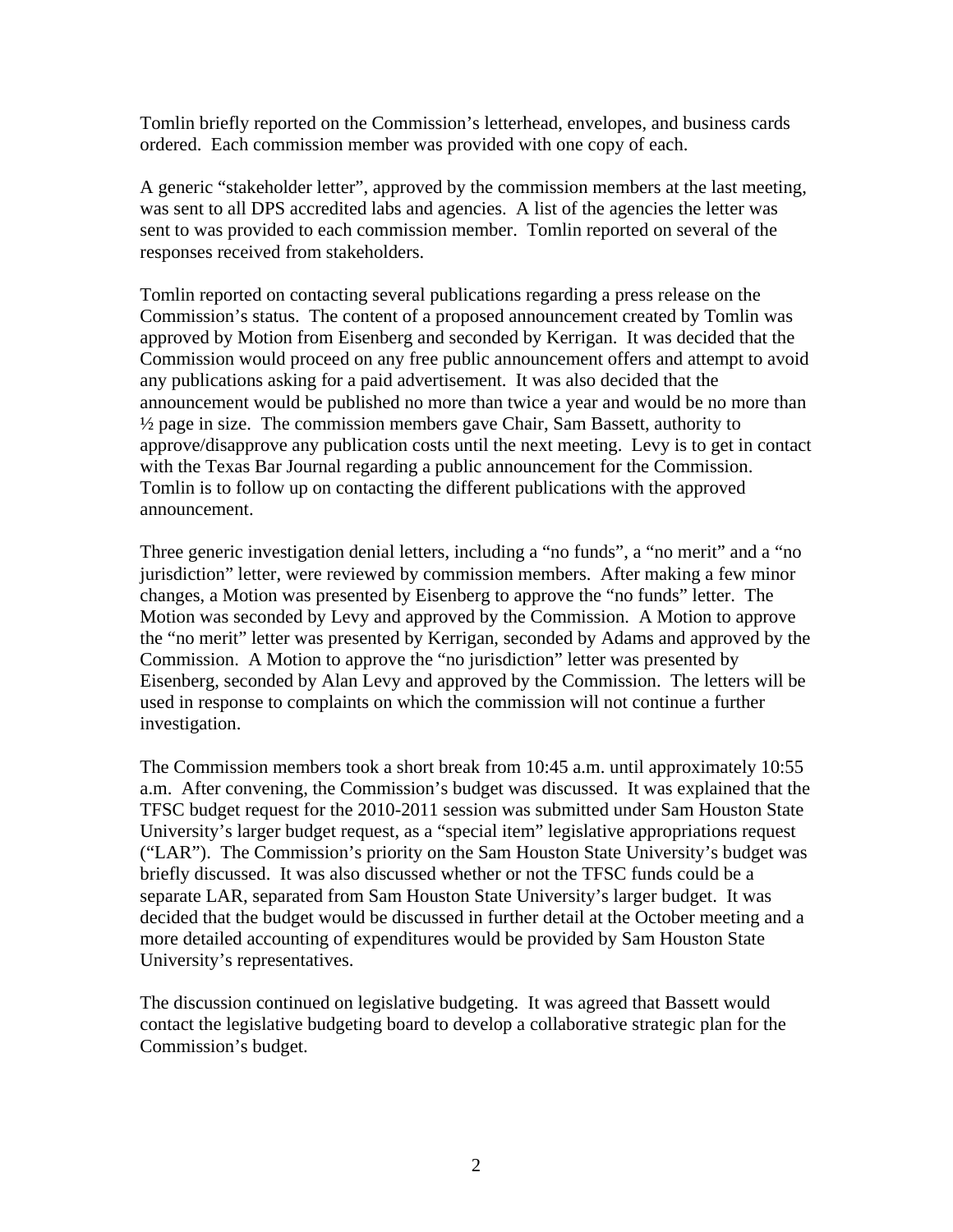The process of the Texas Forensic Science Commission's interaction with DPS was discussed. Pat Johnson, from DPS, spoke about sharing information with the Comission. Johnson indicated that DPS would be glad to share any information on cases or complaints that were relevant to the Commission. Johnson also stated that DPS was willing to assist in any investigations, but only if DPS had the statutory authority to investigate. It was agreed that DPS will forward any complaints received regarding forensic negligence or misconduct to the Texas Forensic Science Commission. It was also discussed that the Texas Forensic Science Commission may have the statutory obligation itself to require labs to report to the Commission.

Comments regarding the Public Information Act and Open Meetings Act were presented by the Attorney General's office representative, Barbara Deane. A discussion regarding the consequences of the Public Information Act and sharing information with DPS continued from the last meeting. Bassett is to meet with Amanda Crawford at the AG's office before the next meeting and will report further on this item.

Regarding information disclosure, Deane suggested that the Commission review each request individually, identify any exceptions, and use them as applicable. It was agreed that each case will be different in that they will not all share the same major exceptions. The major concerns for information disclosure included witness statements, cases photos, etc. Deane reiterated that all major exceptions must be claimed within 10 days of receiving an information request.

Chief Harold Hurtt began the public comment period, discussing the advancements in the crime labs and other areas at the Houston Police Department. Hurtt indicated improvements in quality control and forensic science services and reported on the Department's meeting with UK law enforcement. It was also discussed that forensic science will become more prevalent in non-violent crime investigations in the near future. Levy commented on the storage problems at the Houston Police Department. Hurtt stated that the Department is building a new property room and public safety complex to assist with these problems. Hurtt also indicated that the state needs more regional crime labs to support the case load.

Ms. Irma Rios, from the HPD Crime Lab Operations, also commented. Rios indicated that the crime lab is more automated and sustains a higher level of quality control. The focus will be on how to eliminate backlog and decrease turn-around time. The Department expects that in 5-10 years they will be at their desired level.

After breaking for lunch, the Commission's meeting convened with a discussion on the hiring of experts for independent reviews of the cases, along with a review of the complaint forms received. Natarajan presented a brief overview of the Willis/Willingham case. Natarajan's proposal was that the case be submitted to an independent arson review specialist. The main question for the arson review specialist will be to determine whether or not the testimony of the expert was negligent or whether it was actually valid at the time of testimony. Natarajan presented the names of three experts to the Commission, of which one expert stood out to be the most qualified of the